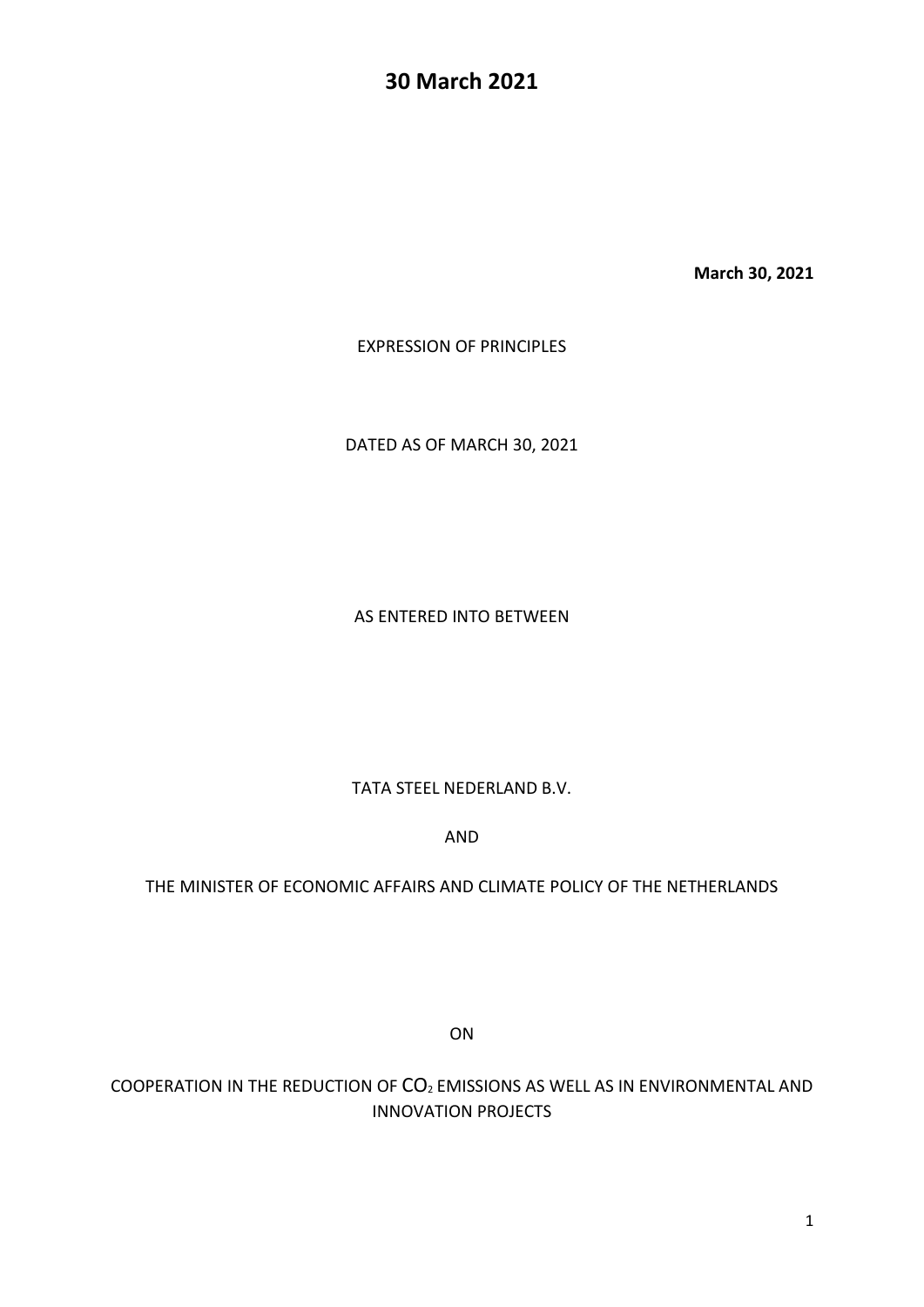## $W$  <u>I</u> T N E S S E T H:

WHEREAS, Tata Steel Nederland B.V. jointly with its subsidiaries ("**TSN**") is a steel producer based in IJmuiden with 11,000 employees in the Netherlands producing ~7 mn ton steel annually for sectors like automotive, manufactured goods and construction;

WHEREAS, TSN and the Minister of Economic Affairs and Climate Policy of the Netherlands ("**EZK**" and, together with TSN, the "**Parties**") believe that TSN is well positioned to remain one of the most competitive and sustainable steel production sites in the EU focusing on high-end products;

WHEREAS, TSN wishes to acknowledge its responsibility to work now towards its achievement of carbon neutrality by 2050 and to contribute to the national 2030 CO<sup>2</sup> reduction target as per the Dutch Climate Agreement (*Klimaatakkoord*);

WHEREAS, the Dutch Climate Agreement and the proposal by the European Commission for a European Climate Law will also require further efforts to achieve the obligations of the Paris Agreement;

WHEREAS, the Parties recognise TSN's unique location and logistics connections (e.g., deep sea port, depleted gas fields, offshore wind) resulting in (one of) the lowest cost position(s) in the EU, while TSN is a producer of high quality steel serving high-end technology markets;

WHEREAS, within the steel industry, according to research done by worldsteel in 2018, TSN is a top 10% lowest  $CO<sub>2</sub>$  emitter globally;

WHEREAS, the Parties believe that TSN is of strategic importance to the Netherlands, the IJmond region and the metropolitan region of Amsterdam;

WHEREAS, according to a research report published by Oxford Economics in July 2019, TSN delivers an economic contribution of EUR ~7.1 bn Gross Value Added to the Dutch economy (~1% of economy) and ~86,000 jobs in the Netherlands  $(-1%$  of the Netherlands' total), of which  $\sim$ 11,000 direct,  $\sim$ 47,000 indirect and 28,000 induced jobs;

WHEREAS, the Parties believe that TSN forms a key pillar for manufacturing and industry in the Netherlands, being recognised as a "Manufacturing Lighthouse" by the World Economic Forum (recognition for state-of-the-art facilities that serve as world leaders in how to successfully adopt and integrate the cutting-edge technologies of the Fourth Industrial Revolution), a top 5 manufacturing employer in the Netherlands (as researched by De Volkskrant in February 2020) and a major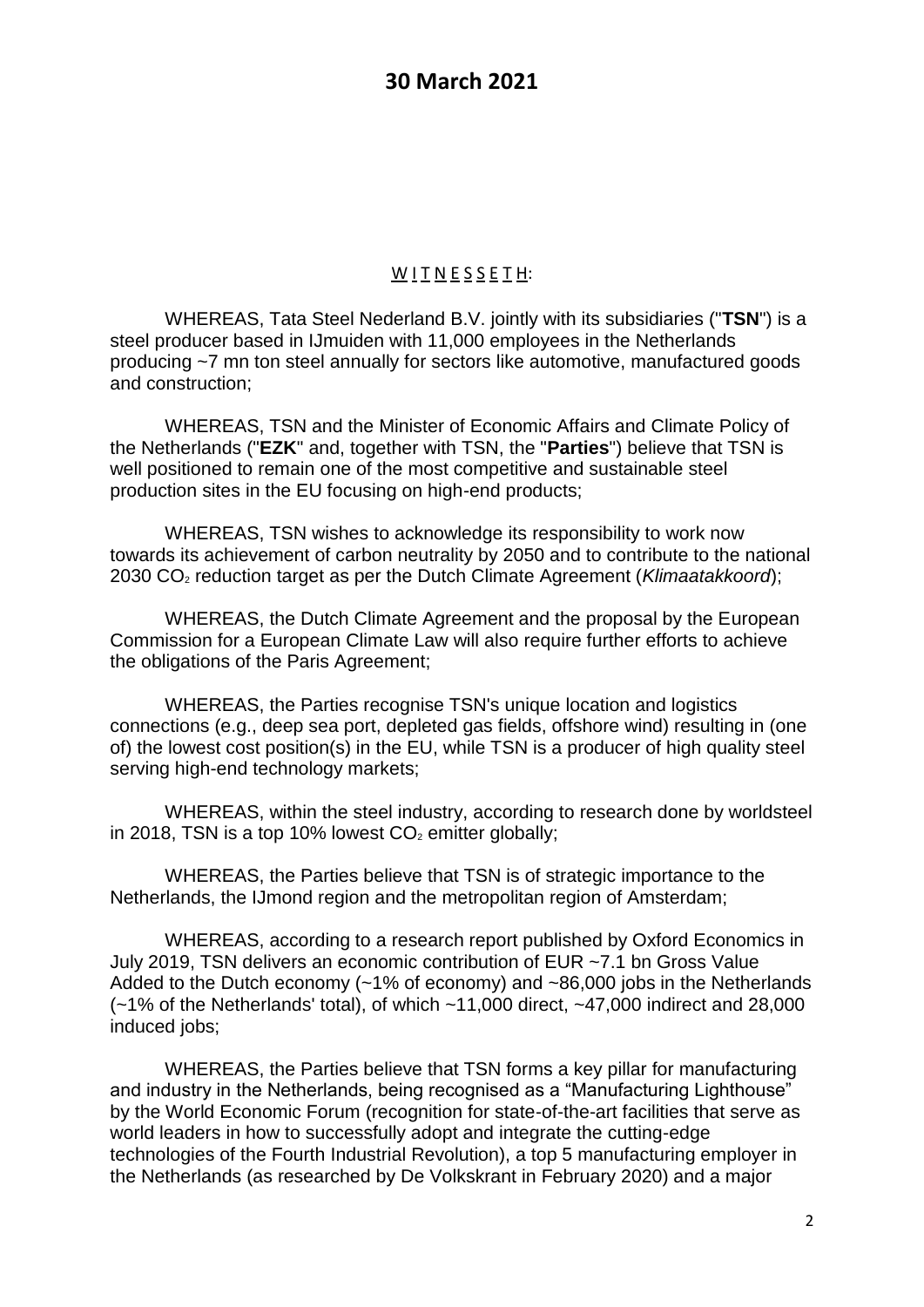materials supplier to various industries, ensuring diversity of the Dutch economy beyond services, and that TSN is a knowledge and innovation hub for a strategic sector, providing a backbone of materials science in the Netherlands as well as, according to Keuzegids published in March 2020, the highest ranked MBO school in the Netherlands for process technology;

WHEREAS, according to the Dutch Climate Agreement and the Intergovernmental Panel on Climate Change (2018 report Global Warming of 1.5°C), carbon capture and storage (CCS) is essential in order to achieve the nationwide desired level of  $CO<sub>2</sub>$  abatement by 2030;

WHEREAS, at this point, due to TSN's location, CCS is expected to be the most cost-effective route for TSN in its effort to achieve the desired level of  $CO<sub>2</sub>$ abatement by 2030 on the way to a hydrogen-based,  $CO<sub>2</sub>$  neutral, steelmaking process;

WHEREAS, TSN reviews options to achieve its ambition of such  $CO<sub>2</sub>$ reduction by 2030, recognising that the political targets may be subject to change, and makes an effort to raise its ambition of  $CO<sub>2</sub>$  reduction by 2030 from 30% to 40%, thereby reducing  $CO<sub>2</sub>$  emissions by 5.0 Mt/a, which would exceed TSN's proportional share of the industry target under the current national climate agreement by more than 1 Mton/a;

WHEREAS, although TSN believes that the identified options are technically and operationally feasible to achieve the envisaged  $CO<sub>2</sub>$  reduction, the viability of these options are contingent on adequate funding, effective options to pass-on remaining decarbonisation costs to the market and the availability of a functional infrastructure, with respect to which TSN is dependent on third parties, including governments;

WHEREAS, TSN is developing a roadmap of decarbonisation projects (the "**Projects**"), with currently foreseen as key initial project Everest for carbon capture and storage;

WHEREAS, Everest relies on a competitive access to  $CO<sub>2</sub>$  transport and storage infrastructure that will be available on time to store captured  $CO<sub>2</sub>$  in depleted gas fields underneath the North Sea;

WHEREAS, TSN's roadmap of decarbonisation projects includes project H2ermes concerning the realisation of a 100 MW water electrolyser plant, producing up to 15kton/a of green hydrogen for use at TSN in IJmuiden and in the Amsterdam port region;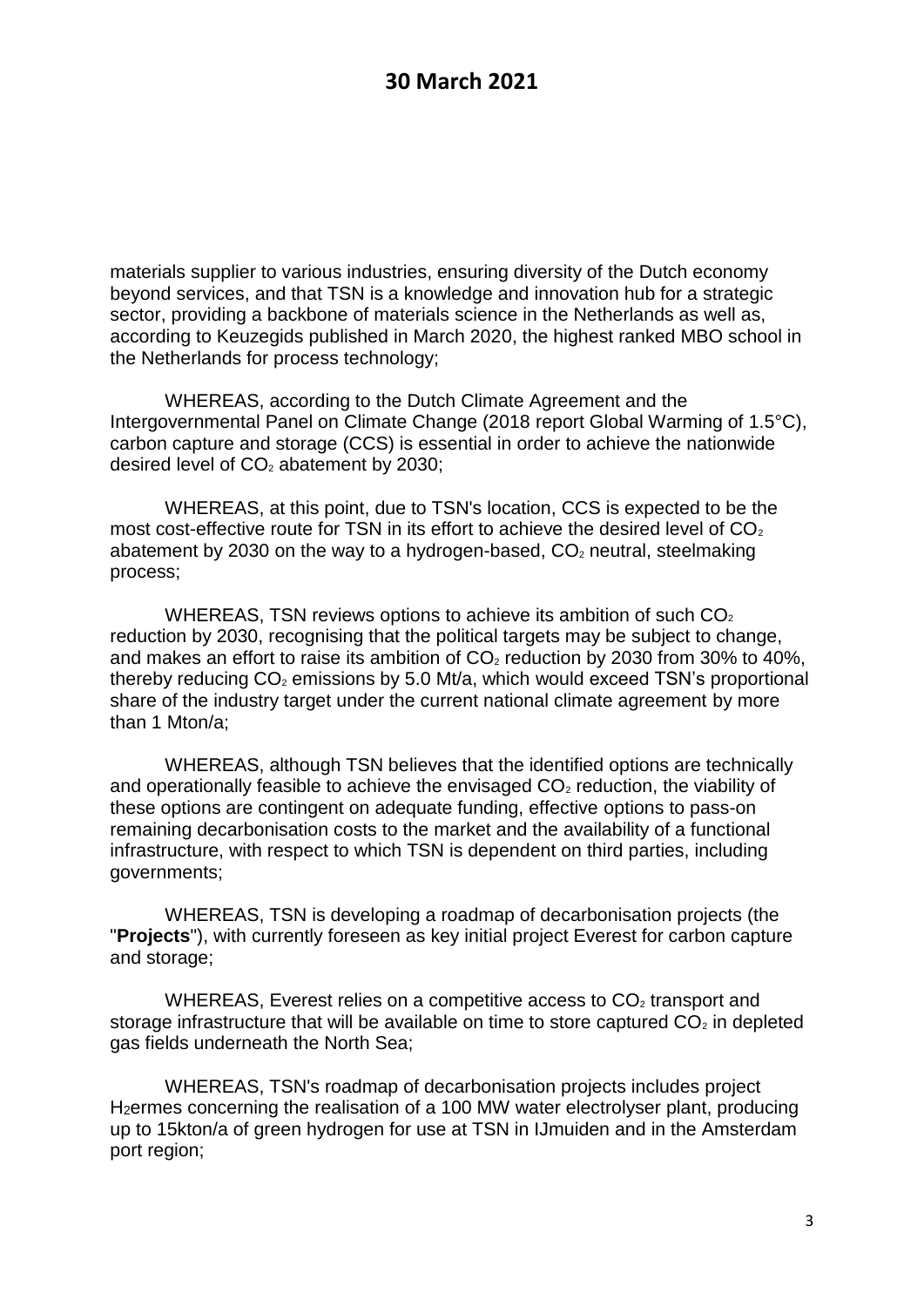WHEREAS, TSN is willing to explore potential flexibility options that possibly could further contribute to reaching the Netherlands' Paris Agreement commitments and Dutch Climate Agreement goals for 2030;

WHEREAS, the decarbonisation roadmap may be optimised to take into account technological, economic, political, commercial and control developments, if and when needed;

WHEREAS, TSN's decarbonisation roadmap also includes potential options for the period after 2030, such as HIsarna® and SMU, enabling a potential additional reduction of more than 15%  $NO_x$  and more than 30%  $SO_x$ , and DRI, which would enable the closure of one coke plant, sinter plant and one blast furnace (BF6);

WHEREAS, apart from decarbonisation projects, TSN is seeking to strengthen its presence in the high-end steel market through the implementation of an innovation plan (STAR), introducing new products and increasing downstream capacity;

WHEREAS, TSN desires to address public environmental, hinder and health concerns, maintain acceptance to operate, and continue public dialogues to maintain that acceptance to operate;

WHEREAS, TSN has developed and announced Roadmap+, an environmental plan to address public concerns in line with the *Programme for Tata Steel 2020-2050*;

WHEREAS, TSN seeks to invest up to EUR 300 million in the reduction of any adverse environmental and hinder impact on local communities, including  $De-NO<sub>x</sub>$  on the pellet factory and reduction of odour from the cokes oven and other projects;

WHEREAS, in order to realise the *Roadmap+* and the *Projects*, TSN seeks support in the form of active facilitation by EZK of a dialogue regarding NOx-projects and allowances allocation with the other levels of government involved;

WHEREAS, to successfully implement such decarbonisation, innovation and environmental projects, TSN has developed a plan to engage with local, regional and national stakeholders which, apart from TSN's own proactive role, also envisages a coordinated government response, towards which EZK will make efforts together with the other levels of government involved;

WHEREAS, TSN's plans seek to ensure its long-term contribution to decarbonisation, the Dutch economy and the IJmond region, whereby it makes an effort to (i) raise its ambition of  $CO<sub>2</sub>$  reduction by 2030 from 30% to 40%, thereby reducing  $CO<sub>2</sub>$  emissions by 5.0 Mt/a, in order to meet and surpass the current climate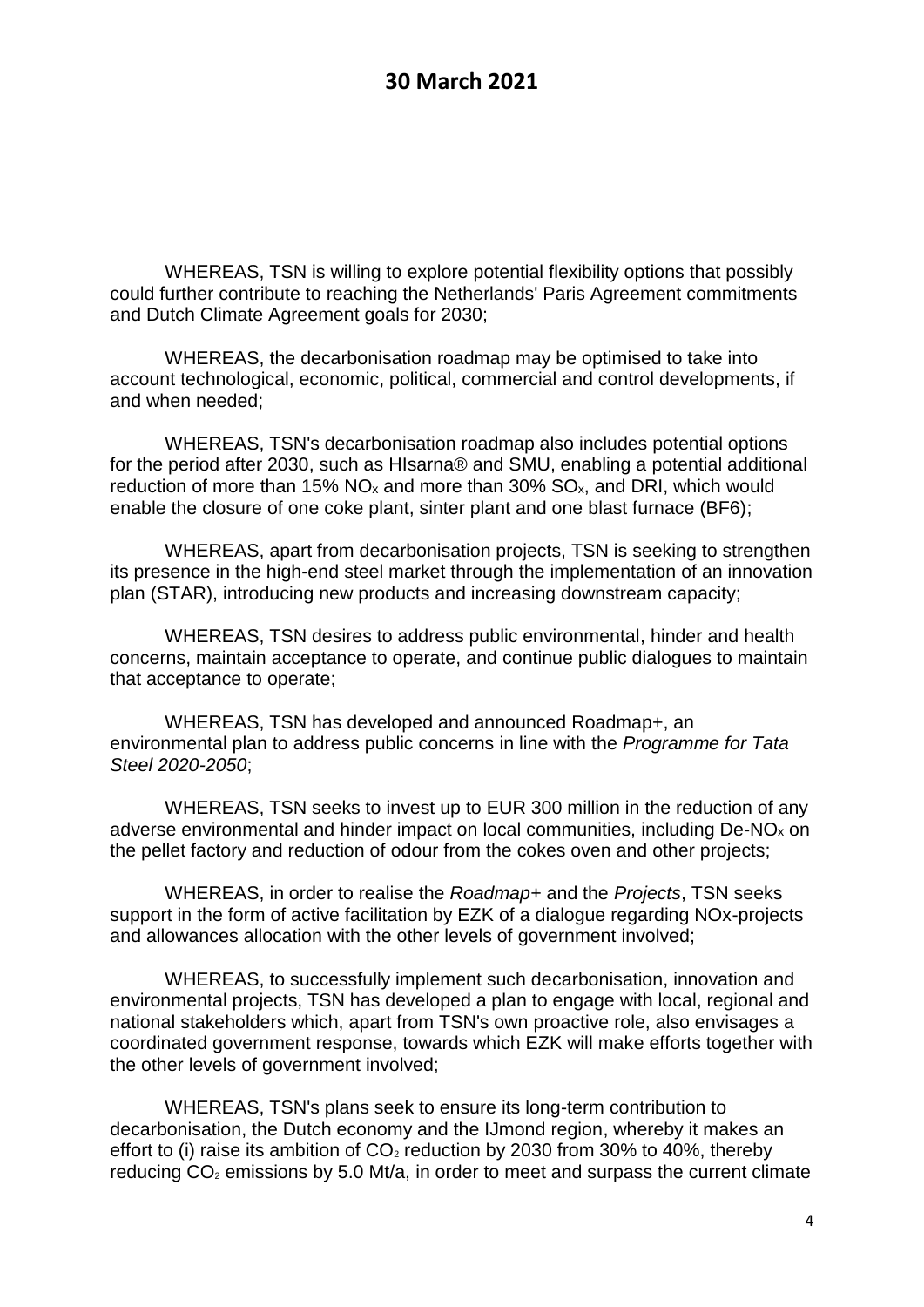goals for 2030, (ii) continue operations in IJmuiden, where it is improving its competitive position through execution of a transformation program, (iii) continue its innovation program (STAR) and strengthen the level of involvement in Dutch society in the area of technology, innovation, sustainability etc., and (iv) continue to mitigate environmental and hinder issues, maintain acceptance to operate and address public concerns;

WHEREAS, although TSN has historically generated a healthy operational cashflow, the need for decarbonisation requires TSN to invest and will result in significant incremental operational costs. Such investments and increases in operational costs cannot be covered by the existing cash flows of EU steelmakers;

WHEREAS, the Netherlands strives to facilitate the climate transition of its industry as stipulated in the Climate Agreement, both with pricing instruments such as the carbon levy for industry and with instruments covering uneconomical parts of necessary and efficient investments, and recognises the necessity of continued involvement with industry to monitor whether the current instruments are indeed suitable and sufficient towards this end;

WHEREAS, TSN is seeking government support to cover its funding gap in relation to amongst others the unprofitable parts of its investments in decarbonisation and the Parties are in ongoing dialogue to monitor whether TSN or other parties are able to generate or provide funding on the basis of existing instruments in order to realise the Projects, including the possibilities of support through EU funds;

WHEREAS, TSN is looking into all possible NL and/or EU subsidies, loans or alternatives in an effort to secure the feasibility of the Projects;

WHEREAS, the Parties believe that the ability to pass on ETS charges to the market is essential for TSN's ability to fund its decarbonisation process;

WHEREAS the Netherlands, as stipulated in the Climate Agreement, will strive for a level playing field for its industry both within Europe and globally;

WHEREAS, an accessible market for hydrogen is essential for TSN's future performance;

WHEREAS, separately, the Parties have identified certain non-financial support that EZK or other parts of the Dutch government may be able to provide, in an effort to ensure the timely completion by TSN of its decarbonisation, environmental and hinder projects and to proactively engage local stakeholders, including (i) efforts to create the necessary conditions for construction of a  $CO<sub>2</sub>$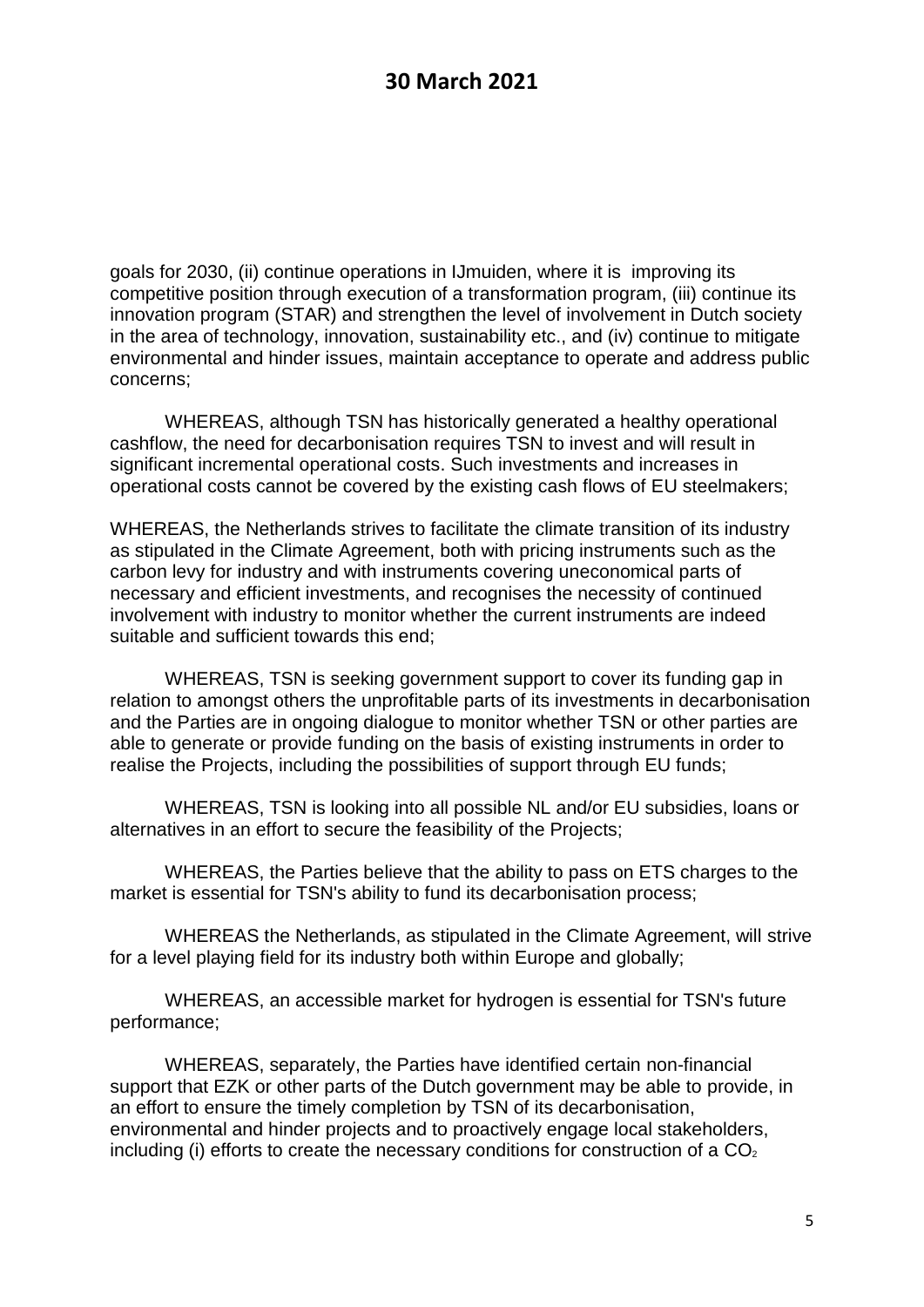transport and storage infrastructure, (ii) support in timely permitting, and (iii) efforts towards the provision of access to a functional hydrogen network; and

WHEREAS, in an effort to facilitate, and invest in, among other things, the substantial reduction of  $CO<sub>2</sub>$ , NO<sub>x</sub> and  $SO<sub>x</sub>$  emissions by the Dutch industry, reduction of hinder and nuisance issues experienced by neighboring local communities, the development and kick-starting of the Dutch hydrogen backbone, the creation of durable employment in clean energy and manufacturing projects, the innovation of clean technologies in the Netherlands, the stimulation of the creation of a profitable and sustainable center of excellence in environmental technology in the Netherlands, and the creation of flexibility and additional achievement in nationwide  $CO<sub>2</sub>$ , NO<sub>x</sub> and SO<sub>x</sub> emissions reductions with a view to realising national reduction goals, the Parties now wish to express their joint desire to facilitate the execution of the Projects by TSN.

Now, therefore, the Parties hereby want to lay down their common understanding that:

### **Objective**

1. The objective of this document is to establish a framework for mutually beneficial cooperation between the Parties and to lay down joint views on the Projects to be realised, recognising that they are still subject to development, in order to facilitate the execution of the Projects by TSN.

## **Key Ongoing Review Items**

2. Based on the identified funding and (re)payment risks, financial impact and potential risk responses, TSN is assessing its ability to finance the Projects, and the Parties are in a dialogue to assess whether, where and how additional governmental funding or other support is necessary and appropriate in an effort to enable TSN to realise the Projects.

#### **Costs**

3. Each Party will bear its own costs associated with the cooperative activities intended to be carried out under this document unless the Parties decide otherwise in writing. Activities under this document are subject to the availability of appropriate funds, in conformity with budgetary provisions and the relevant laws and regulations.

## **Interpretation of this document**

4. The terms of this document are solely meant to lay down the joint current understanding of, and the approach to, the Projects, possible funding options for such Projects, and next steps to be undertaken jointly in an effort to get to the realisation of the Projects.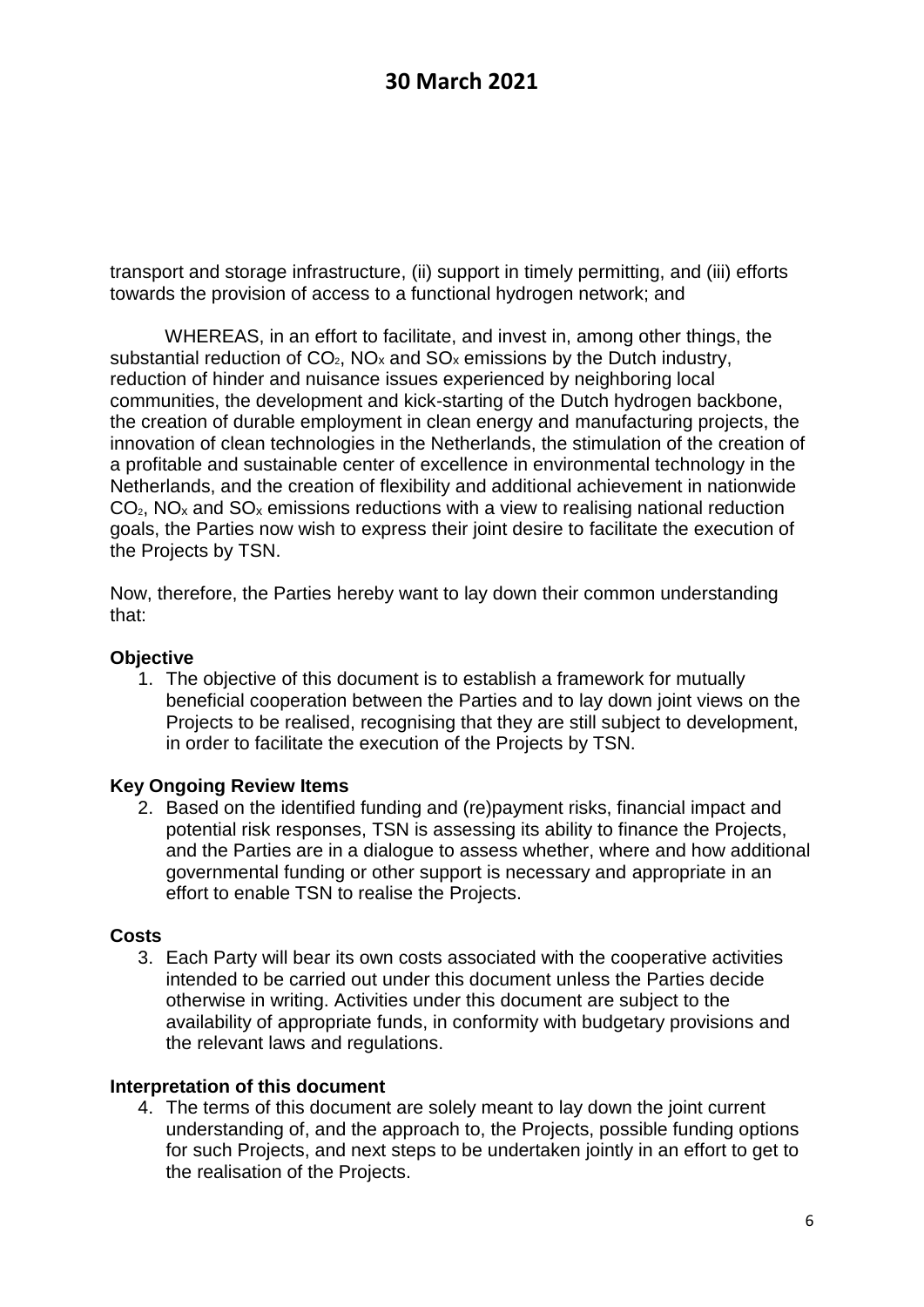- 5. The terms of this document are not legally binding upon either Party hereto.
- 6. This document is governed by and shall be construed in accordance with the laws of the Netherlands. Any dispute about the interpretation or implementation of this document will be resolved through consultations between the Parties.

#### **Other**

7. This document comes into effect on the date of the last signature and will be jointly reviewed upon written request of one of the Parties.